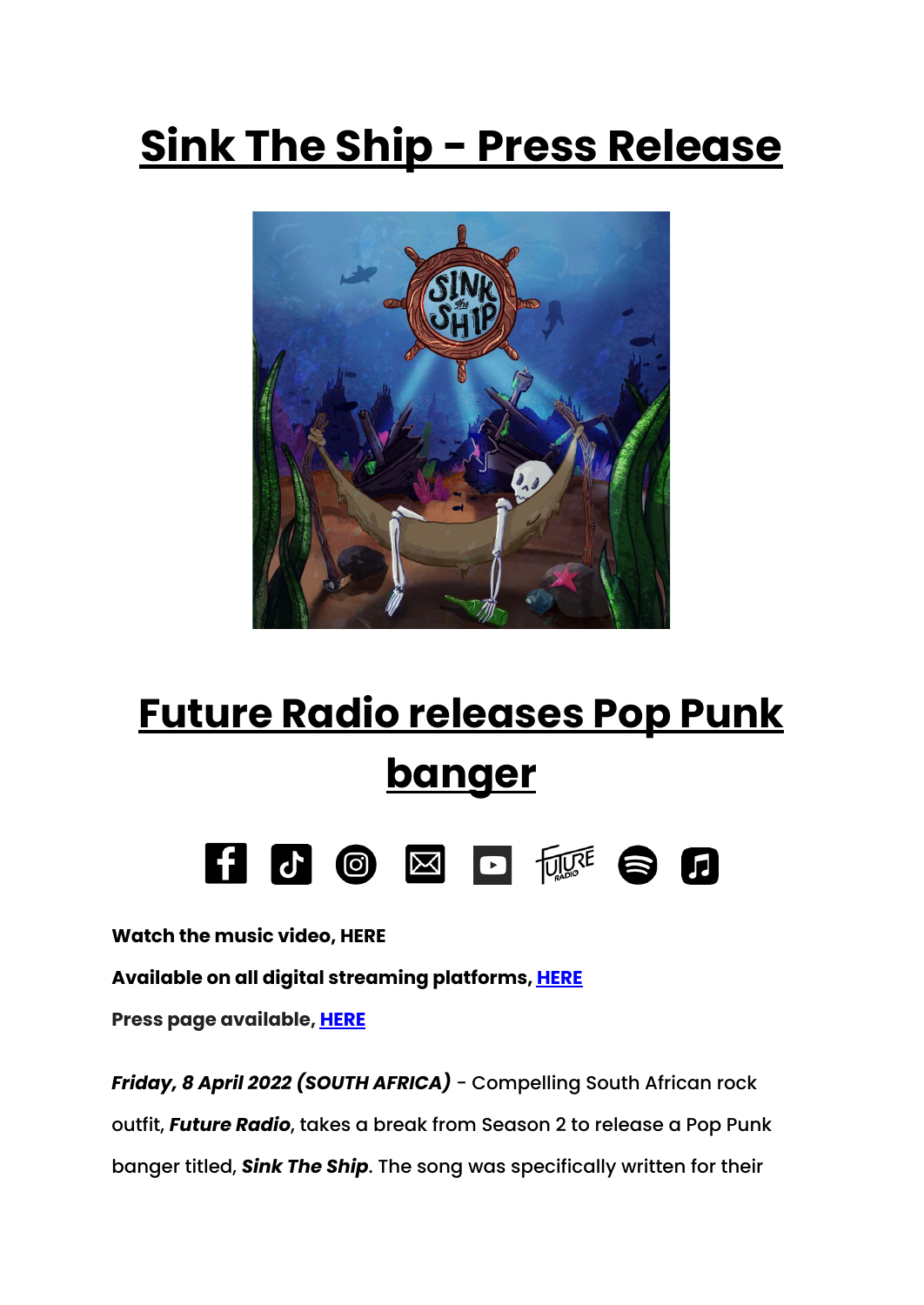Rock & Rum collaboration with Seazar's Rum. With this out-of-album release, Future Radio once again show their innovative approach to what is currently happening in the music industry. Sink The Ship is a fast-paced, fun and catchy track reminiscent of artists like Machine Gun Kelly, Lil Huddy and Blink 182. Lyrically the song uses pirate-like metaphors and relates them to a modern-day party.

Johnny said: "With this collaboration, we are planning various shows across South Africa with a pirate-inspired theme and thought it would be cool to write a song that people could couple with the Rock & Rum evening. When I think of rum, I immediately think of pirates. Even though pirates were by no stretch of the imagination good guys, in my mind, they seemed to know how to have a good time. I wrote the song in a day, and we recorded, mixed and mastered the track in two weeks. It is all tongue in cheek fun."

Drikus added: "This is like a dream come true, being able to have fun with pirate imagery like ships, skeletons, sharks and swords." He further elaborated that since they are breaking away from Season 2 for this release, they had to somehow link it with the Future Radio story. "What better way to have our protagonist consume rum and then dream up a wild wacky story about pirates."

Future Radio is currently one of the most exciting rock acts. In their short year and a bit, they have amassed many successes. Their strong social media presence of 13K followers is evidence that their vision resonates